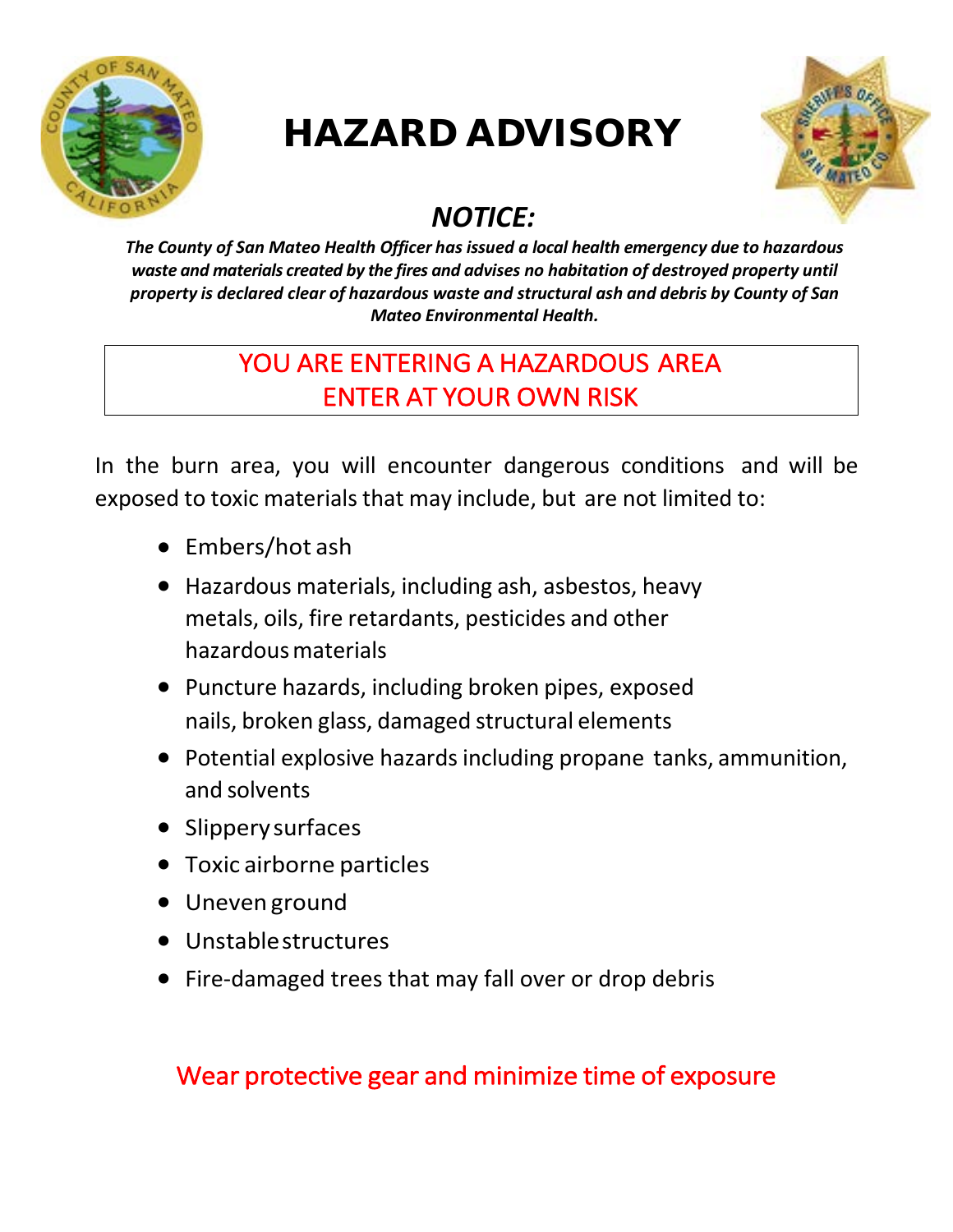#### **DEBRIS AND HAZARDOUS WASTE**

Fire damage can create significant health and safety hazards that may be present at individual properties. It is recommended that structure ash is not disturbed due to potential exposure to toxic materials. If you choose to visit your property, please consider the following:

- o Wear sturdy shoes (steel toes and shanks are recommended) and clothing.
- o Hazardous chemicals and conditions may be present.
- o Inspect propane tanks for visible damage before turning on.
- o Cover all clothing when in proximity to ash. Wear gloves, long-sleeved shirts, and long pants to avoid skin contact, whenever possible. Goggles should be worn.
- o Anything in contact with ash should be cleaned and sanitized. Sorting through/cleaning fire debris is not recommended.
- o Do not use leaf blowers or do any activities that will put ash into the air.
- o The National Institute for Occupational Safety and Health (NIOSH) is the only agency that certifies respirators to determine that they adequately protect people. Look for NIOSH approval on the package or label.

#### **FOOD SAFETY**

- $\circ$  Perishable food items that have not been properly stored (at or below 41 °F) for more than four hours are not considered safe and must be thrown out.
- $\circ$  If your home has been damaged and you find non-perishable food items, we recommend that you DO NOT use them. The containers may appear to be intact but high temperatures may have caused the seams to fail, resulting in the contents being exposed to potential contamination.
- o When in Doubt, Throw It Out!!

#### **WATER SAFETY**

At this point, water available from your tap has not been tested and should be considered non-potable until local authorities can assess and provide feedback.

If your well has been damaged, it may have been exposed to potential contamination and can contaminate surrounding groundwater if not repaired properly. Fire can damage the well casing, electrical conduits and piping. DO NOT use the water for consumption which includes drinking, cooking, dishwashing, oral hygiene, hand washing, bathing and pets.

- o The well must be repaired by a qualified professional, properly disinfected as per County of San Mateo's Environmental Health's requirements and then tested to determine the water is safe for consumption.
- o Qualified professionals include licensed well drillers, pump contractors and/or certified distribution operators.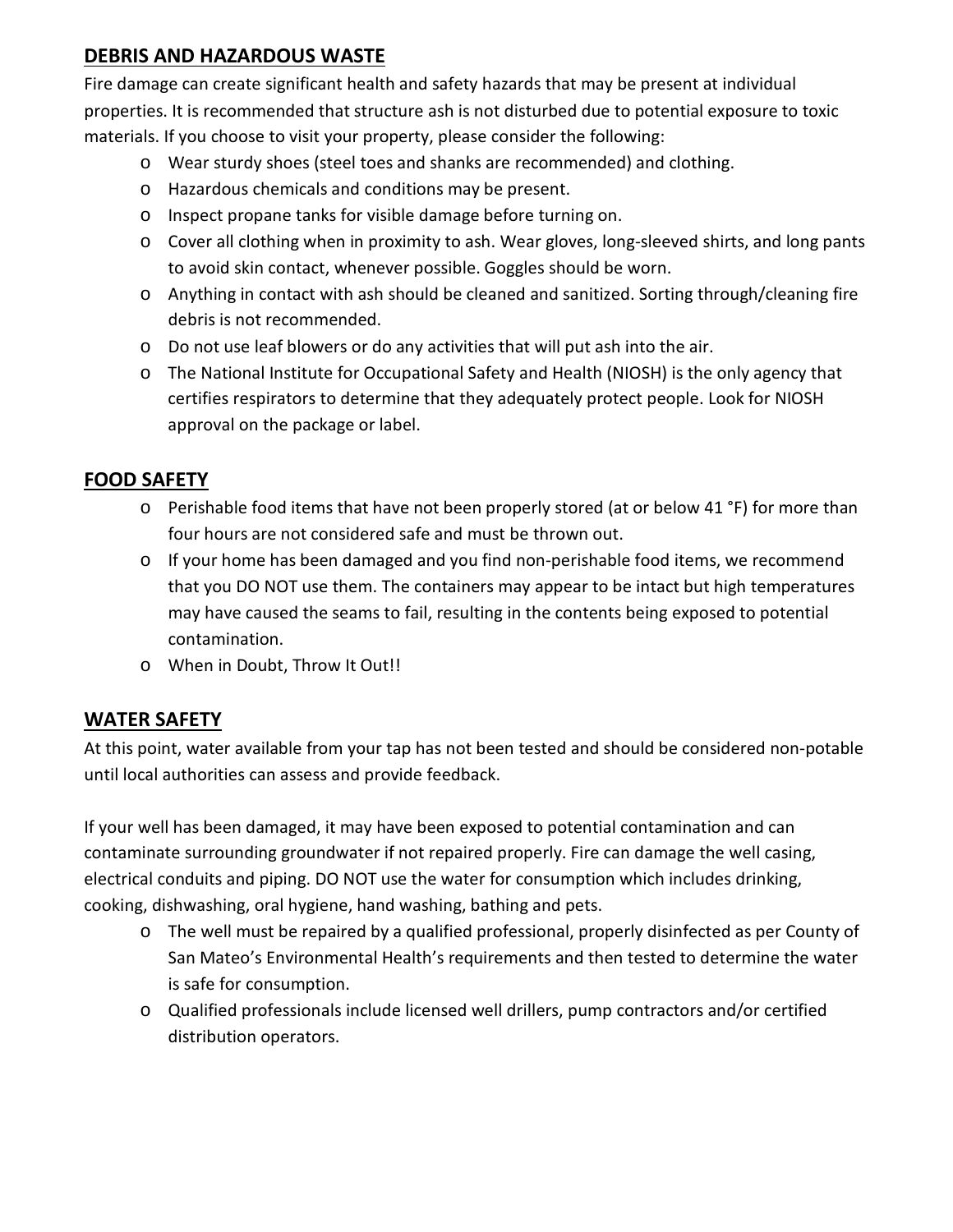#### **TREE DAMAGE**

Many trees may be hazardous due to fire damage. Residents are asked to be cautious and aware of the danger presented by falling trees or tree limbs. These trees may be on your property or near your property.

#### **ELECTRICAL HAZARDS**

Please treat any and all down power lines or wires as energized and live with the potential to cause serious injury, up to and including death.